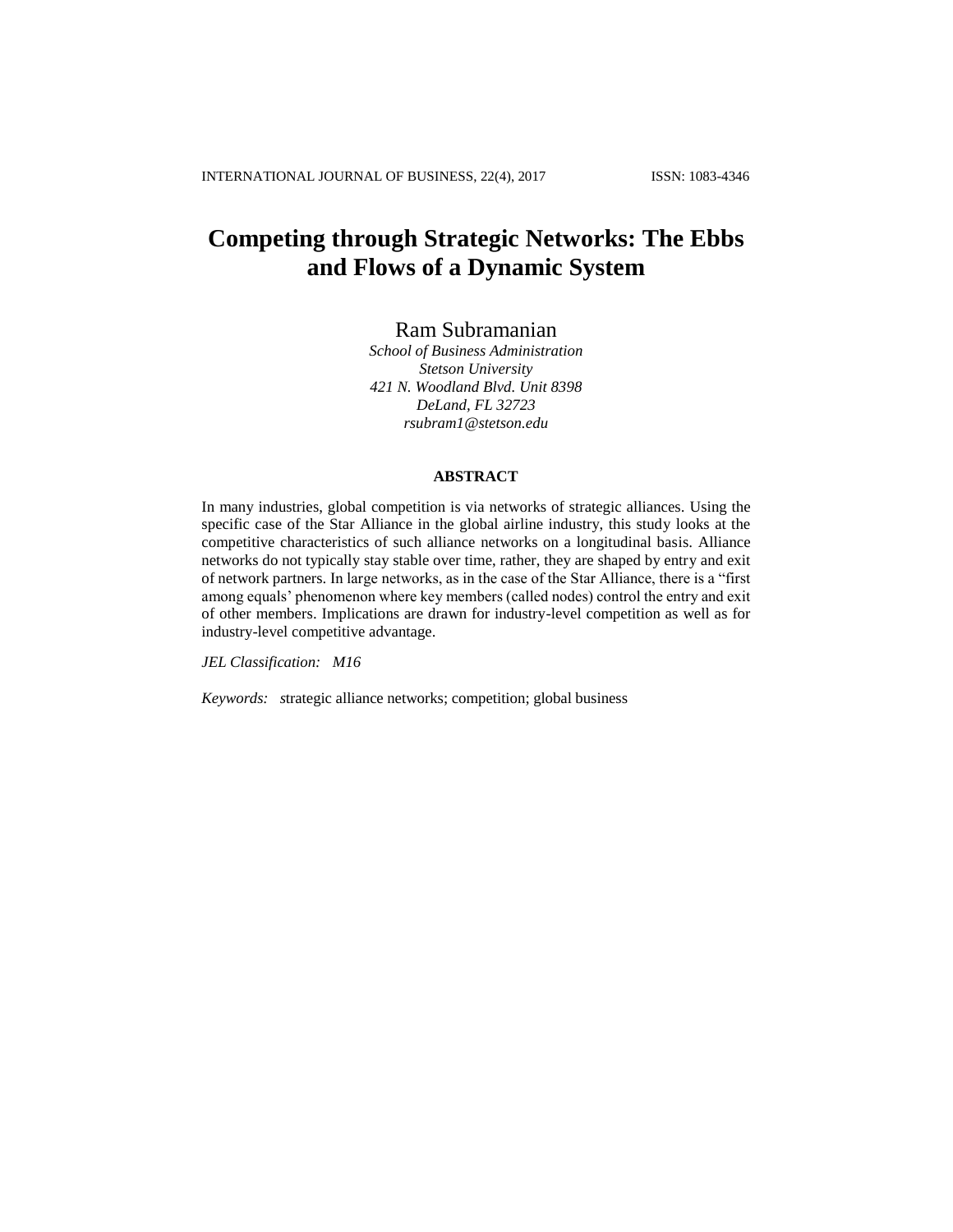#### **I. INTRODUCTION**

Organizational strategic networks were a significant offshoot of the larger movement toward competing via cooperative alliances. While a strategic alliance was primarily a dyad – two organizations that pooled their resources either via an equity or a non-equity relationship – strategic networks emerged as firms saw the advantage of adding other organizations to their relationship. What resulted was a large social structure that could compete as a discrete unit and receive an inimitable competitive advantage by virtue of its numbers. Starting with the technology sector in California's Silicon Valley and spreading to a host of industries, including biotechnology and airlines, strategic networks became a singular force of nature as business became more globalized with increasing interlinks. Extant research (Buckley and Prashantham, 2016; Zaheer, Gozubuyuk, and Milanov, 2010) has sought to understand how networks form, how they evolve over time, and how they compete. As Zaheer, Gozubuyuk, and Milanov (2010) point out: "…the network approach changes the perspective from an autonomous, self-reliant view of organizational action and outcomes to one that is essentially relational" (p. 62), the importance of studying alliance networks becomes paramount as old notions of competition with industry players give way to new ideas about cooperation.

While the literature on strategic networks is sizeable, relative to their more recent provenance as a unit of competition, there are gaps in what we know about them. The most egregious gap lies in industry specificity. While the information technology and biotechnology industries are young and therefore bereft of legacy issues (principally involving ways to compete), there are industries that have around for a long time where strategies and perspectives on sources of competitive advantage remain well ingrained. The questions then are, where do these industries stand on recognizing the value of strategic networks? Since strategic networks require collaboration among erstwhile competitors, what regulatory environments enable networks to be formed and thrive? Finally, do these networks change their governance style in dynamic environments? Answering these questions become important both from an academic as well as a practitioner perspective. To academia, the contribution of the current study would be to generalize knowledge about strategic networks to a specific industry and examine the robustness of this singular organizational form as a unit of competition. From a practical perspective, practitioners would benefit from a fine-grained examination of what a strategic network is in a specific industry and how adaptation in various aspects of a network influence network performance.

The objective of the current study is to extend our knowledge of strategic alliance networks by examining a specific network – the Star Alliance – in the global airline industry. While its findings are specific to an industry, it extends our extant knowledge of strategic networks by applying it to a specific global alliance. What it yields in generalizability, it makes up in its depth.

The paper is organized as follows: following a review of the strategic alliance network literature, the paper closely examines the genesis, operation, and governance of the Star Alliance by comparing it with its network competitors, OneWorld Alliance and Skyteam Alliance. Conclusions and implications for both theory and practice form the last part of the paper.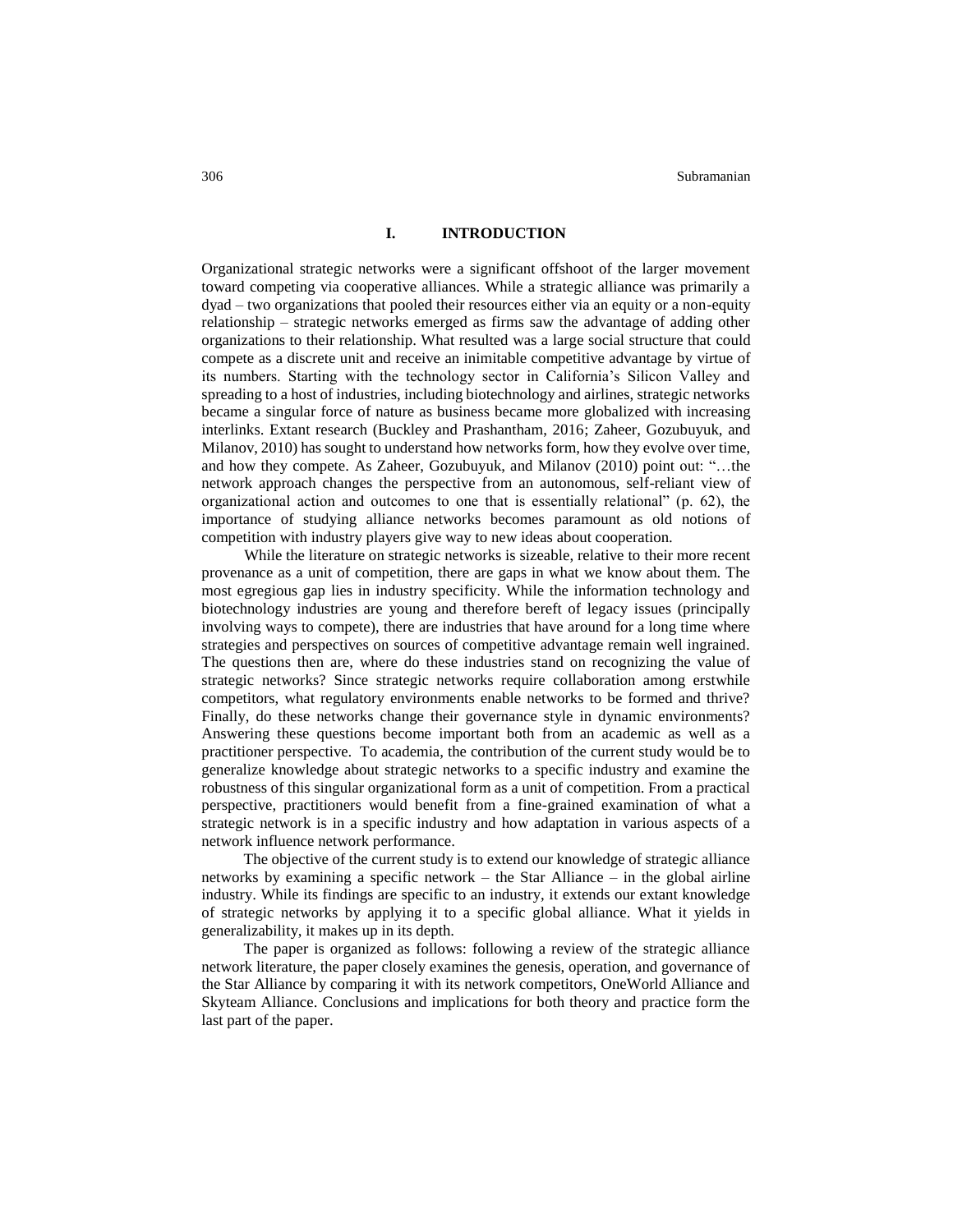#### **II. THE LITERATURE ON STRATEGIC NETWORKS**

#### **A. Prior Approaches**

The extant literature on strategic alliance networks is marked by a diversity in both its source fields and in its unit of analysis. Since, at its core, a strategic alliance (even at a dyad level) is a social structure, researchers have examined it from the perspective of organizational sociology, political science, organization theory, and strategy (e.g., Buckley and Strange, 2015; Gawer and Cusumano, 2014). In addition, the level of analysis has ranged from the individual firm (as a member of an alliance network) to the interpersonal, group, industry, and country perspective. (as cited in Zaheer, Gozubuyuk, and Milanov, 2010).

The traditional neoclassical approach to organizations views them as more or less autonomous, self-reliant mechanisms that use their idiosyncratic resource bundle to compete with other solitary organizations with their own distinct set of resources. Per this approach, organization A competed with organizations B, C, D, and others in its industry armed solely with its own resources. Gulati (1999) first and then Gulati, Nohria, and Zaheer (2000) coalesced various arguments from the social network perspective to unify and introduce the relational perspective. Their basic argument was that competition was not always from a dyad perspective (say, United Airlines going up against Delta Airlines), rather that firms often created resource pools and competed through such interfirm networks. In short, they introduced the relational perspective of organizational competition.

Zaheer and Bell (2005) invoked caution to the relational view by making two important points. One was that, network-based competition was not the only way firms competed. In many industries, competition still followed the neoclassical one-on-one approach, but that, network-based competition was more prevalent than hitherto assumed. The second was to suggest that access to a network had both pros and cons for the focal firm. While networks increased the base of accessible resources, networks also constrained its members by both implicit and explicit rules.

The organizations in a strategic alliance network are termed network nodes and the links that bind these members are called network ties (Gulati and Gargiulo, 1999). Members are motivated to form networks to access resources, to engender trust (Beamish and Lupton, 2009), to access power (Bae and Gargiulo, 2004) and be able to better control their destiny, and to signal to the market their organizational legitimacy (Podolny, 2005). Not all relationships within a network are of equal strength. Networks are characterized by strong ties, when the relationship is more than transactional and made more potent by frequent interaction and shared activities, as well as weak ties, where the relationship does not go beyond contractual terms. The same network may exhibit both strong as well as weak ties amongst its members.

Network centrality referred to a player in the network who had many ties with other network members and occupied a position of prestige either as the founder of the network or as the network's central clearinghouse of information (Zaheer, Gozubuyuk, and Milanov, 2010). When a network grew large with the additional of several new players over time, scholars have pointed out that eventually structural holes may appear. A structural hole (Yoo and Kim, 2013) is when two players in a network are connected to a third player but not to each other. Akin to related-linked type of diversification,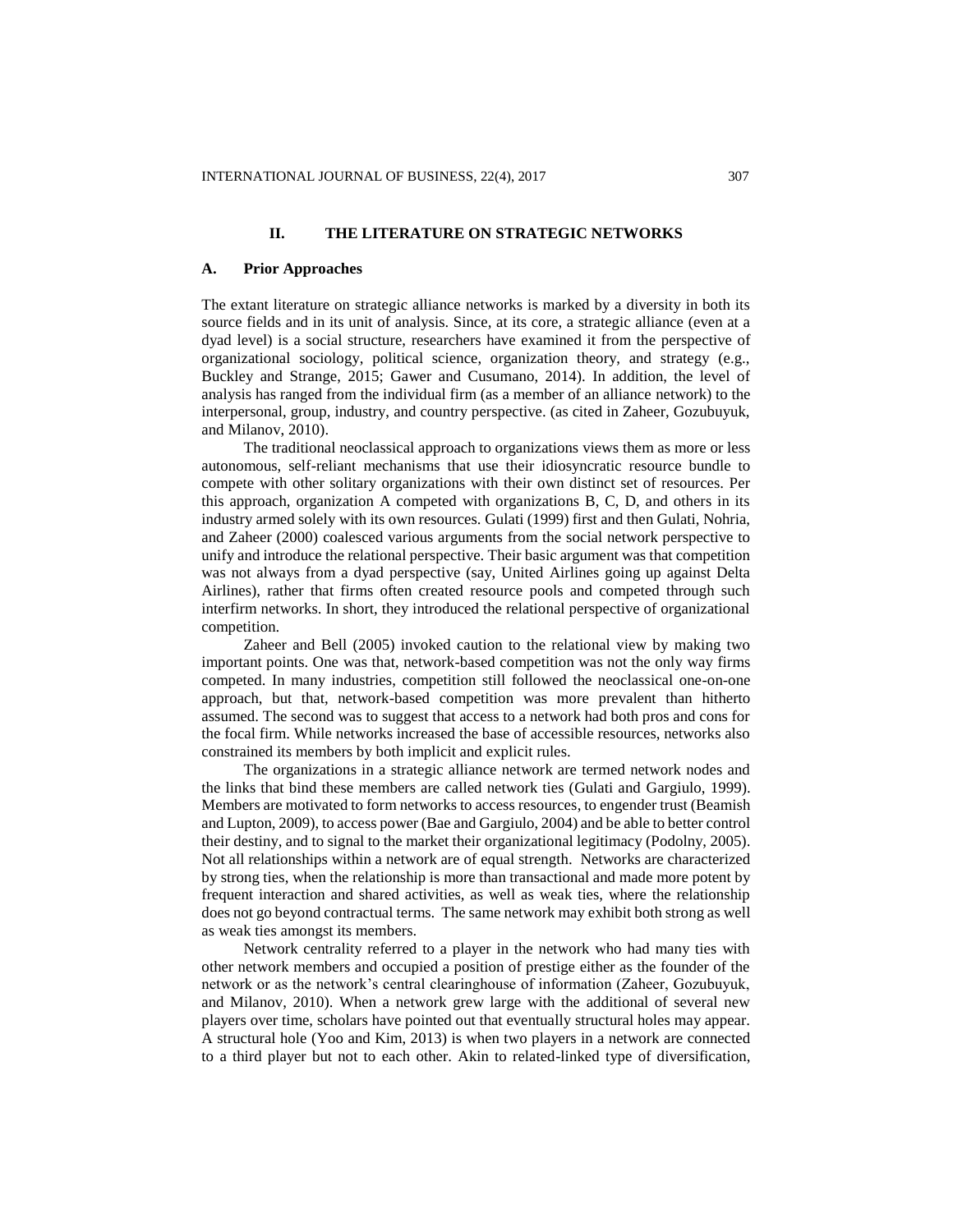networks with several structural holes are typically not as strong as one with fewer structural holes. In fact, the presence of numerous structural holes in a single large strategic alliance network can reveal what extant research has termed the small-world phenomenon (Watts, 1999; Schilling 2009). This happens when smaller individual clusters form within the larger network (Watts, 2003). Figure 1 presents a visual depiction of strategic networks based on the extant literature.





### **B. Current Perspective**

While early research on strategic alliance networks focused on various attributes of the network and their antecedents, subsequent research looked at various metrics related to a network as a single discrete unit. Singular among them was Saxenian's (1994) work on technology networks. Saxenian (1994) compared technology firms in California's Silicon Valley that formed a distinct network with its counterpart in Boston's Route 128. He attributed the more salient outcomes from Silicon Valley not to its network nodes superiority (more members) but to its network ties. To him, Silicon Valley's more extensive and stronger ties amongst its members allowed it to outperform its Boston competitor. His work led to a burgeoning interest in studying the importance of knowledge spillovers in networks (Bell and Zaheer, 2007).

Research on networks as discrete units of competition indicate their impact on innovativeness, market access, division of labor, and overall member performance (Buckley and Prasantham, 2016). While there is considerable convergence on what makes networks important in market competition, there are singular gaps in the extant literature. Key among them, which the current study hopes to shed more light on, are the signaling effects of key entries and exits and the trade-offs that individual firms make when considering entry into a network.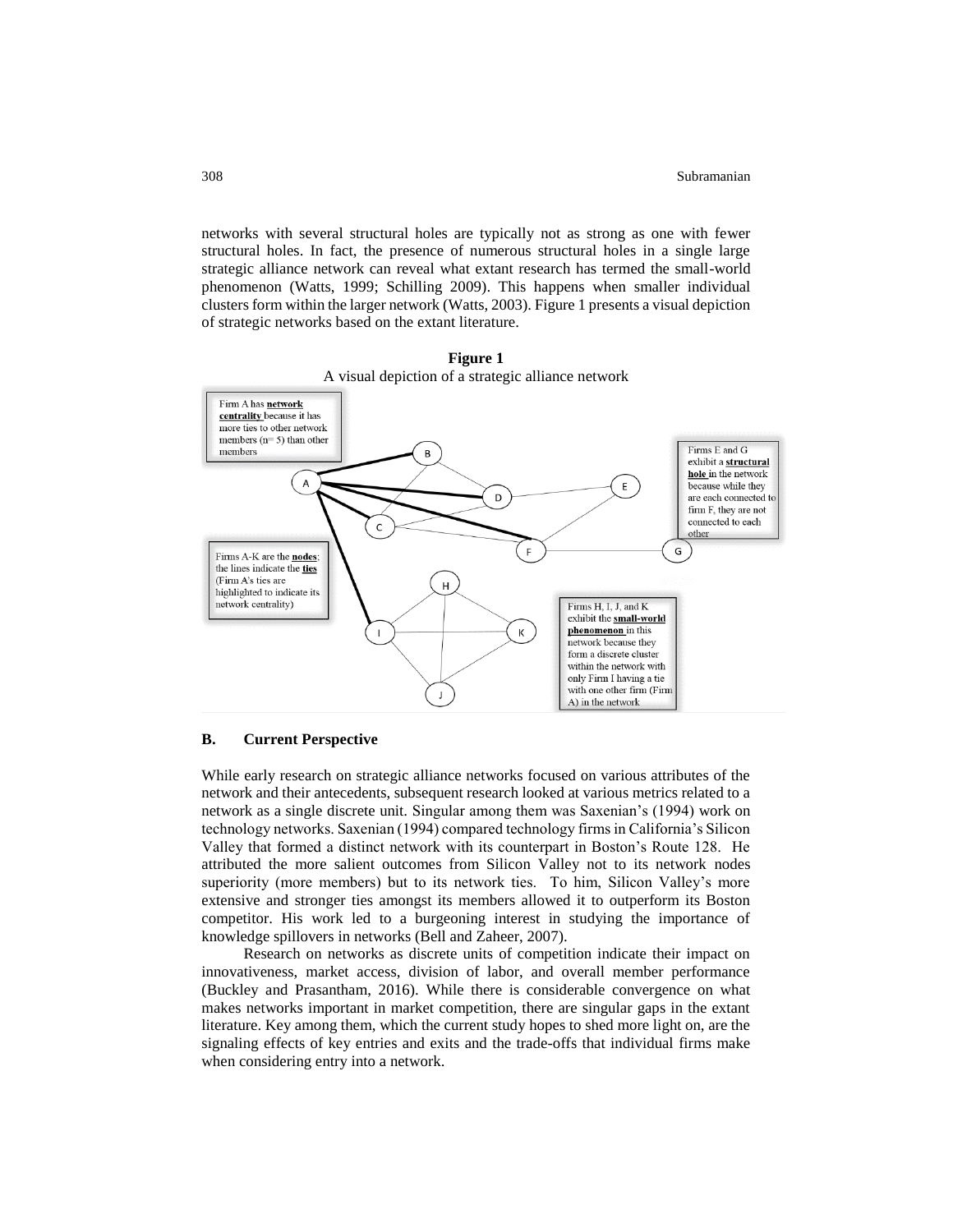Networks do not stay dormant with respect to its members. Over time, as organizational networks evolve, new members enter while one or more old members exit. It is important to understand the motivations for both entry and departure. It is also important to know what signals, if any, that the network send via such entries and exits, both when these are voluntary as well as when forced. Additionally, as indicated earlier, network membership has both advantages as well as pose constraints on an individual firm's actions. As such, firms consider these trade-offs when considering network entry. Knowing what these trade-offs are and how firms approach them adds to the body of literature on networks.

#### **III. STAR ALLIANCE -- BACKGROUND**

One of the effects of the deregulation of the U.S. airline industry was the signing of codesharing agreements between erstwhile competitors. Code-sharing was an arrangement where one airline markets a flight that is operated by a second airline (Zou and Chen, 2017). By placing its own flight code on the ticket, code-sharing enables the marketing airline to offer a seamless journey to the traveler when flying to a destination not covered by it. Even prior to the deregulation of the European airline industry in 1997, the Netherlands-based KLM formed a codeshare agreement with the U.S.-based Northwest Airlines. When the last set of regulations that governed market access for European Airlines (for example, while Air France could fly to Italy, it was prohibited from flying between two Italian cities) were removed in 1997, industry players saw the need to proactively expand their served market.

Acting quickly to take advantage of deregulation, on May 14, 1997, the Germanybased Lufthansa Airlines and the United States-based United Airlines teamed up with three airlines (Air Canada, Scandinavian Airlines, and Thai Airways) to form the global airlines industry's first strategic alliance network. Unlike the case when KLM invested in the equity of Northwest Airlines to cement the alliance agreement, Star was a nonequity strategic alliance.

While the primary motive for forming the alliance network was code-sharing, other motivations included joint purchasing and maintenance agreements and the ability to offer joint coordinated and joint frequent flyer programs (Lazzarini, 2007). The first code-shared flights were between Air Canada and Scandinavian Airlines in 1997.

At first, Star Alliance was a virtual organization with decisions being made in Los Angeles (in an office owned by United Airlines) and in Frankfurt (owned by Lufthansa). In 2002, a separate legal entity Star Alliance Management GmbH was formed, per German law, and headquartered with 65 employees in Frankfurt. While each alliance member was an equal participant (in terms of voting rights) in the alliance, their role went from operational responsibility to that of an advisory role, since the operational decisions were now made by the alliance staff. The alliance was governed by a Chief Executive Board, which was represented by each member airline.

Airlines entered and exited the alliance over the years. Exits were primarily due to change of ownership (such as when U.S. Airways left the alliance in 2014 due its takeover by American Airlines) or for financial reasons (such as bankruptcy of an airline). Entry required a membership application that required fulfilment of 64 conditions (that included financial stability and avoidance of conflicts with prior commercial agreements) and a comprehensive vetting by the alliance staff. Alliance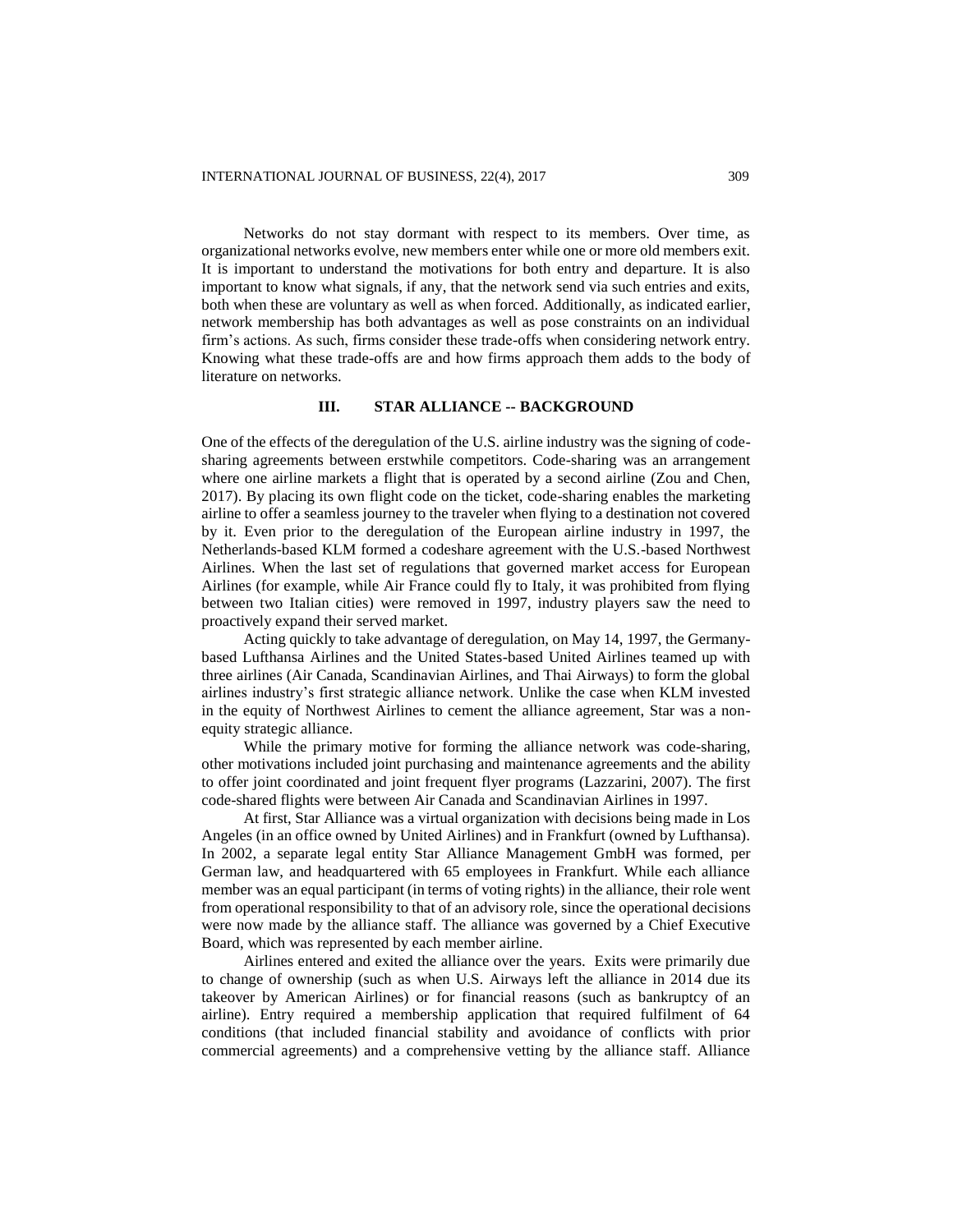members then voted to either include the new airline or keep it out of the alliance. In 2016, Star Alliance had 28 member airlines that together operated 18,500 flights daily to 192 countries and 1,330 airports. The Star Alliance served 640 million passengers annually (Star Alliance website).

The Star Alliance competed globally with other similar airline networks: OneWorld, that was created in 1998 and that included original members American Airlines, British Airways, Qantas, Canadian Airlines and Cathay Pacific and 9 subsequent entrants; and Skyteam Alliance, formed in 2000 by Air France, Delta Airlines, Korean Air, CSA, and Aeromexico. Following its acquisition of Air France, KLM joined the alliance that in 2016 had 20 member airlines (Table 1 profiles the three competing airline alliance networks).

#### **IV. ANALYSIS OF STAR ALLIANCE AS A STRATEGIC NETWORK**

#### **A. Benefits from Moving Beyond Tactical Alliances**

Congress deregulated the U.S. airline industry in 1978. It took the European Union almost twenty years to follow suit and it was not until 1997 that the last vestiges of regulation were discarded (*The Economist*, 2015). Airlines in both markets exhibited very different approaches to competition in the pre- and post-deregulation periods. Prederegulation, the U.S. players were divided into two major categories: one consisted of airlines such as Pan Am and TWA that focused on international destinations. In fact, Pan Am had no domestic U.S. routes, while TWA had very few. In contrast, carriers such as American Airlines and Delta Airlines used the hub-and-spoke system to build a strong domestic route and had no international destinations.

This clear bifurcation worked well in regulated markets with strong entry barriers. Surprisingly, the internationally focused U.S. airlines (Pan Am and TWA) failed to adapt to a deregulated market, while carriers with a strong domestic market expanded to international destinations and succeeded. Airlines such as American and Delta parlayed their extensive domestic routes to expand into, primarily, Europe. To cement their advantage, U.S. carriers sought strategic alliance partners from among European carriers. Given the entry barriers into U.S. because of the well-established routes by domestic players, European carriers were eager alliance partners.

A joint report by the European Commission and the United States Department of Transportation (2010) pointed out that the global alliance strategy by U.S. and European carriers following deregulation in both markets was "rooted in the fundamentals of network economics and a global economy" (p. 3). The primary consumer proposition in an increasingly interconnected world was "from anywhere to everywhere." Alliances first, and later alliance networks were the most efficient and profitable way to meet consumer expectations regarding global travel.

Alliances in the airline industry can be classified as either tactical alliances or strategic alliances. Interestingly, post deregulation, airlines, on both sides of the Atlantic, perhaps wary of over commitment, started out with tactical alliances, many of which eventually evolved into strategic alliances involving a network of airlines. Code-sharing, interlining, and shared frequent flyer programs are examples of the forms that tactical alliances took. The Star Alliance first, and subsequently, the OneWorld and SkyTeam alliances moved beyond simple tactical dyad combinations of airlines to fully evolved, multilateral cost and revenue sharing strategic competitive platforms.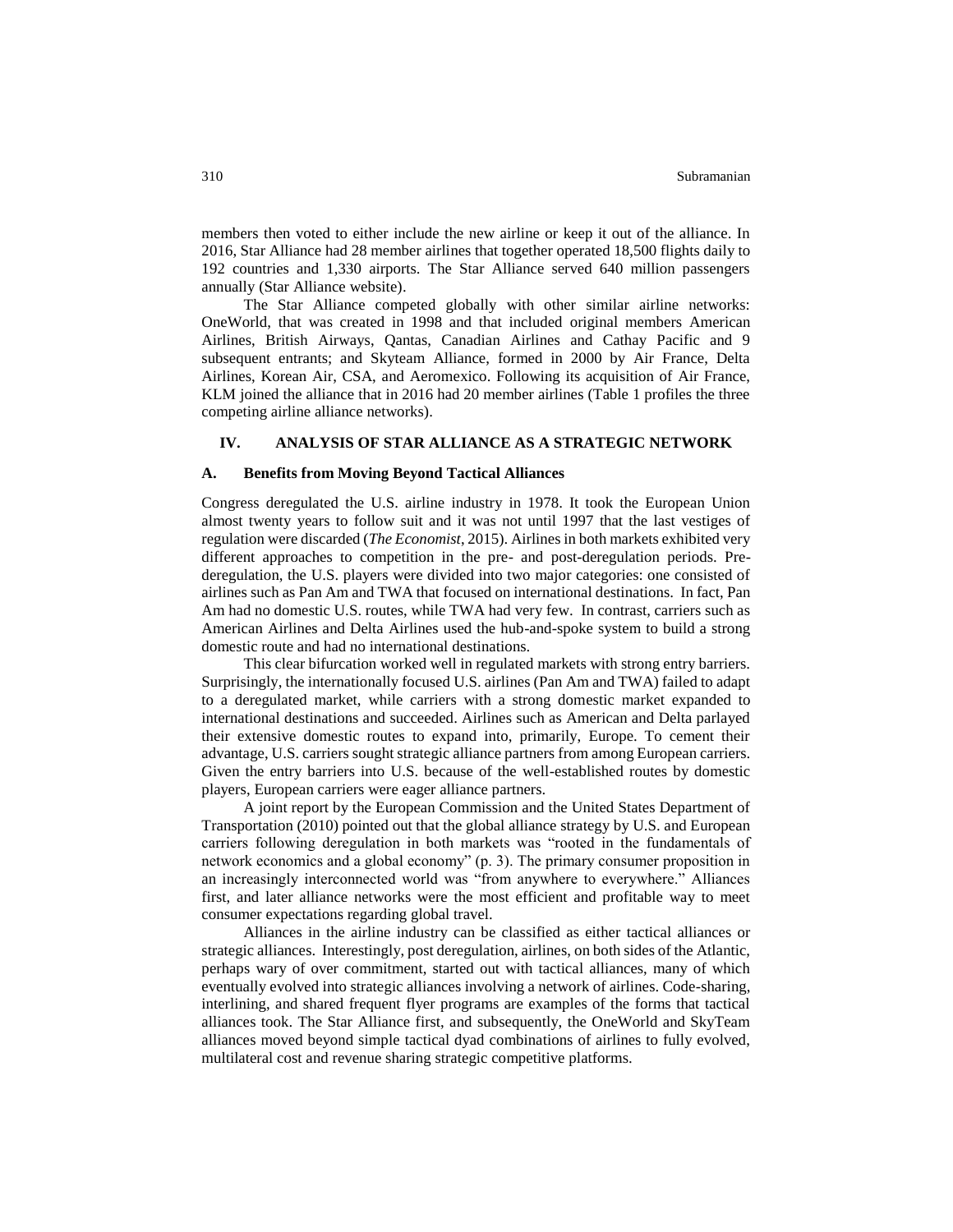|                         | <b>STAR</b>                                       | <b>ONEWORLD</b>                                | <b>SKYTEAM</b>                           |
|-------------------------|---------------------------------------------------|------------------------------------------------|------------------------------------------|
| Date Formed             | May 14, 1997                                      | February 1, 1999                               | June 2000                                |
| Number of               | 28                                                | $14 (+ 30$ affiliates)                         | 20                                       |
| <b>Airlines</b>         |                                                   |                                                |                                          |
| Reach                   | 18,500 daily flights                              | 14,000 daily flights                           | 17,343 daily flights                     |
|                         | 192 countries                                     | 150 plus countries                             | 177 countries                            |
|                         | 1,330 airports                                    | $1,000 +$ airports                             | 1,062 airports                           |
|                         | 640 million                                       | 550 million                                    | $665.4$ million                          |
|                         | passengers/year                                   | passengers/year                                | passengers/year                          |
| Key                     | Exit: U.S. Airways and                            | Exit: Aer Lingus in 2006                       | Exit: None                               |
| Entry/Exit              | TAM in 2014                                       | Entry: Japan Airlines in                       | Entry: KLM and                           |
|                         | Entry: Air India in 2014                          | 2006; Mexicana in 2009;                        | Continental in 2005;                     |
|                         |                                                   | Qatar Airways in 2013;                         | China Southern in                        |
|                         |                                                   | TAM (from Star) in 2014                        | 2007                                     |
| Network<br>Headquarters | Frankfurt, Germany                                | New York, USA                                  | Amsterdam,<br>Netherlands                |
| Governance              | Alliance CEO has 65-                              | Alliance CEO has staff of                      | Alliance chairman                        |
| Structure               | person staff; all                                 | 25; CEOs of all member                         | named in 2007                            |
|                         | member's airlines have                            | airlines sit on Board                          |                                          |
|                         | representative on Chief<br><b>Executive Board</b> |                                                |                                          |
|                         |                                                   |                                                |                                          |
| <b>Key Features</b>     | Members allowed to                                | Goal is to use American                        | KLM did not join                         |
|                         | strike deals with non-                            | Airlines' SABRE IT                             | until 2005, five years                   |
|                         | members;                                          | network across all                             | after alliance was                       |
|                         |                                                   | members; in 2016, goal is                      | established, yet, in                     |
|                         |                                                   | yet to be completed;                           | 2016 it is one of the                    |
|                         |                                                   | affiliate members do not                       | dominant players as                      |
|                         |                                                   | have voting rights but<br>benefit from network | evidenced by alliance<br>headquarters in |
|                         |                                                   | market coverage; only                          | Amsterdam:                               |
|                         |                                                   | alliance to have a major                       | establishing big                         |
|                         |                                                   | middle east airline -- Oatar                   | presence in China                        |

| Table 1                                           |
|---------------------------------------------------|
| Profile of the leading airline strategic networks |

Source: Websites of individual alliances[: http://www.skyteam.com/en/about/history/;](http://www.skyteam.com/en/about/history/)

[https://www.oneworld.com/news-information/oneworld-fact-sheets/introduction-to-oneworld;](https://www.oneworld.com/news-information/oneworld-fact-sheets/introduction-to-oneworld) and [http://www.staralliance.com/documents/20184/680657/SCP\\_Star+Alliance+PDF/c22d550b-6202-477a-8b94-](http://www.staralliance.com/documents/20184/680657/SCP_Star+Alliance+PDF/c22d550b-6202-477a-8b94-1002b6aec53b) [1002b6aec53b.](http://www.staralliance.com/documents/20184/680657/SCP_Star+Alliance+PDF/c22d550b-6202-477a-8b94-1002b6aec53b)

The major advantage of joining the Star Alliance is access to the five busiest global hubs: Frankfurt (Germany), London-Heathrow (U.K.), Chicago-O'Hare (U.S.A.), Singapore, and Bangkok (Thailand). Together, these hubs accounted for roughly 330 million passengers in 2016. This means that an airline that joins the Star Alliance has immediate access to a sizeable cache of travelers to expand its revenue per passenger mile and market share.

At its core, an airline strategic network alliance enhances the competitive ability of its member airlines. For example, for Lufthansa, membership in the Star Alliance gives it access to the lucrative transatlantic market by enabling passengers from anywhere in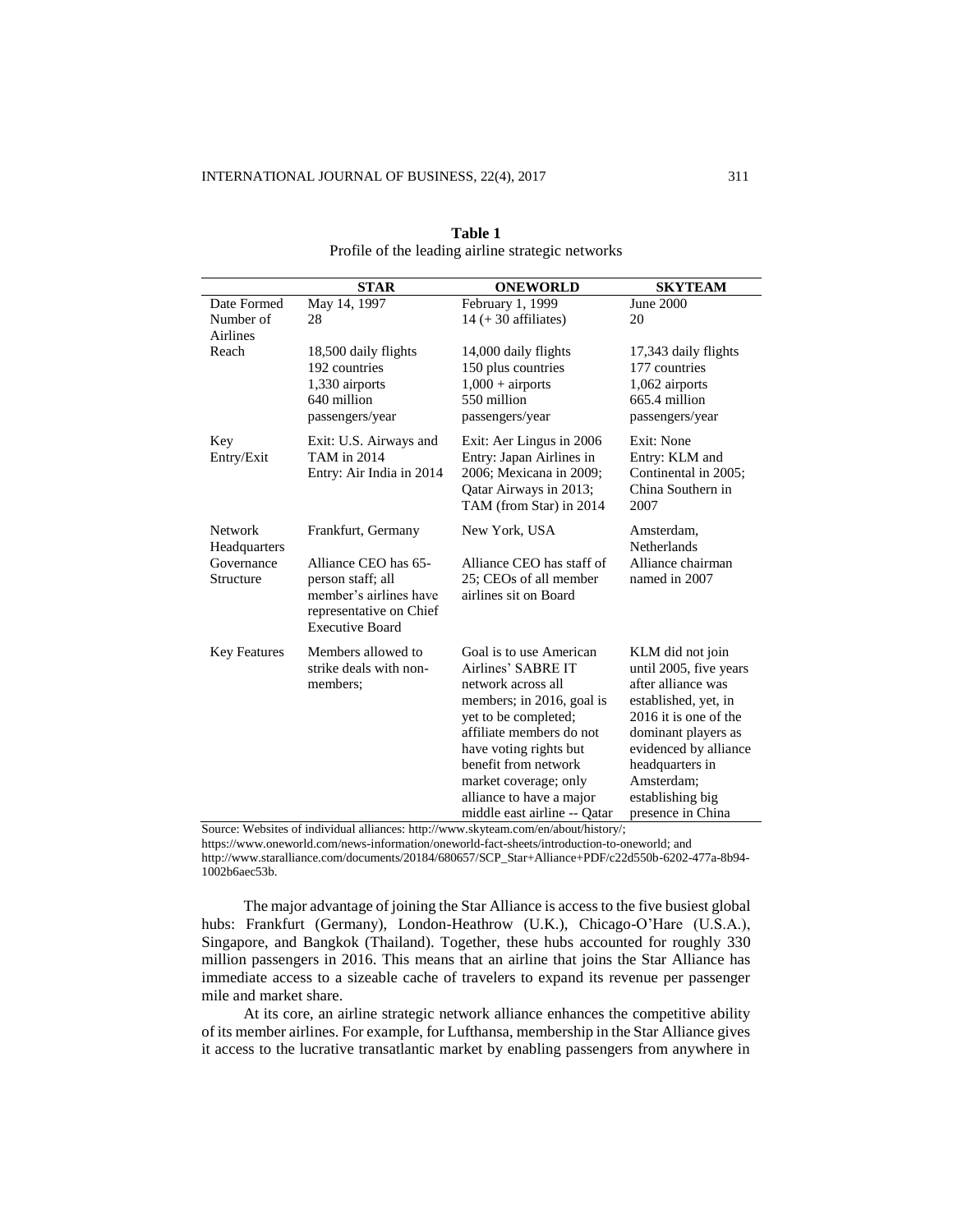Germany to travel to any city in the U.S. For a traveler in (say) Germany, access to a local Lufthansa flight is essentially his gateway to the world, and often this gateway is a seamless journey throughout the entire trip. This worldwide access enables member airlines to compete not only across alliances but also with those airlines that are not part of an alliance network. One measure of market share in the airline industry is revenue per passenger mile (RPK). Collectively, the three alliances account for a RPK of 61.2%. Star Alliance is the largest of the three alliances, with a RPK of 23%. This means that an airline such as Lufthansa is part of a networked group that accounts for nearly 1 in 4 passenger miles in global air transportation. This translates into greater airport access (landing and boarding gates) for member airlines, and, consequently, increased competitiveness via scale and scope effects.

Network externality plays a key role in making airline strategic alliances dominant. Air India, the flagship state carrier, was invited to join the Star Alliance in 2014. The benefits to Air India were palpable. Membership in the leading alliance was prestigious to the airline that was going through a period of financial struggle. In addition, it would increase the competitiveness of the airline in the lucrative U.S. market by providing access, via partner airlines, to many cities. In turn, Star Alliance was likely to benefit by having as its member the flagship carrier to a large transportation market with a population of 1.3 billion. This virtuous cycle – the entrant helping the network get stronger and the network, in turn, helping the entrant become more competitive  $-$  is a prime competitive feature of airline alliances.

Of course, membership in an alliance network has its drawbacks. A member airline can lose its independence and its brand identity. The independence often relates to the routes served and capacity offered. In addition, an airline could see an erosion in its brand identity as the alliance brand is promoted more heavily. Incumbent members may see the free rider problem with respect to branding as new members may enjoy the financial benefits of the strong alliance brand that the incumbents helped develop.

# **B. Legitimacy and Competitive Preemption**

Legitimacy is a compelling motivation to join a network. Legitimacy is conveyed simply by membership, in that, the market assumes that rigorous vetting is a prelude to membership. Turkish Airlines is a good case in point as an example of legitimacy as a motivating factor for alliance membership. From its inception in 1933 till the early years of the 21st Century, Turkish Airlines, 98% of whose equity till an IPO in 2004 was owned by the government, was a small European carrier. Its fortunes were shaped both by Turkey's economy as well as by the European economy. It was not fully able to exploit its distinct geographic presence as the European conduit to Asia. In short, it lacked sufficient international legitimacy. After its IPO in 2004 (and a later public offering) more than 50% of its shares were publicly owned. This prompted the airline to seek growth. At the same time, legitimacy was a key growth impediment, particularly in markets outside Europe. Turkish Airlines sought membership in the Star Alliance to overcome the legitimacy shortfall. Ever since its 2008 membership, the airline has grown to becoming a leading player in global aviation.

In 2016, Turkish Airlines bills itself as the airline serving the most destinations in the world, arguably partly through its own services, and a large part by other member airlines of the Star Alliance network (*The Economist*, 2015). As the examples of Air India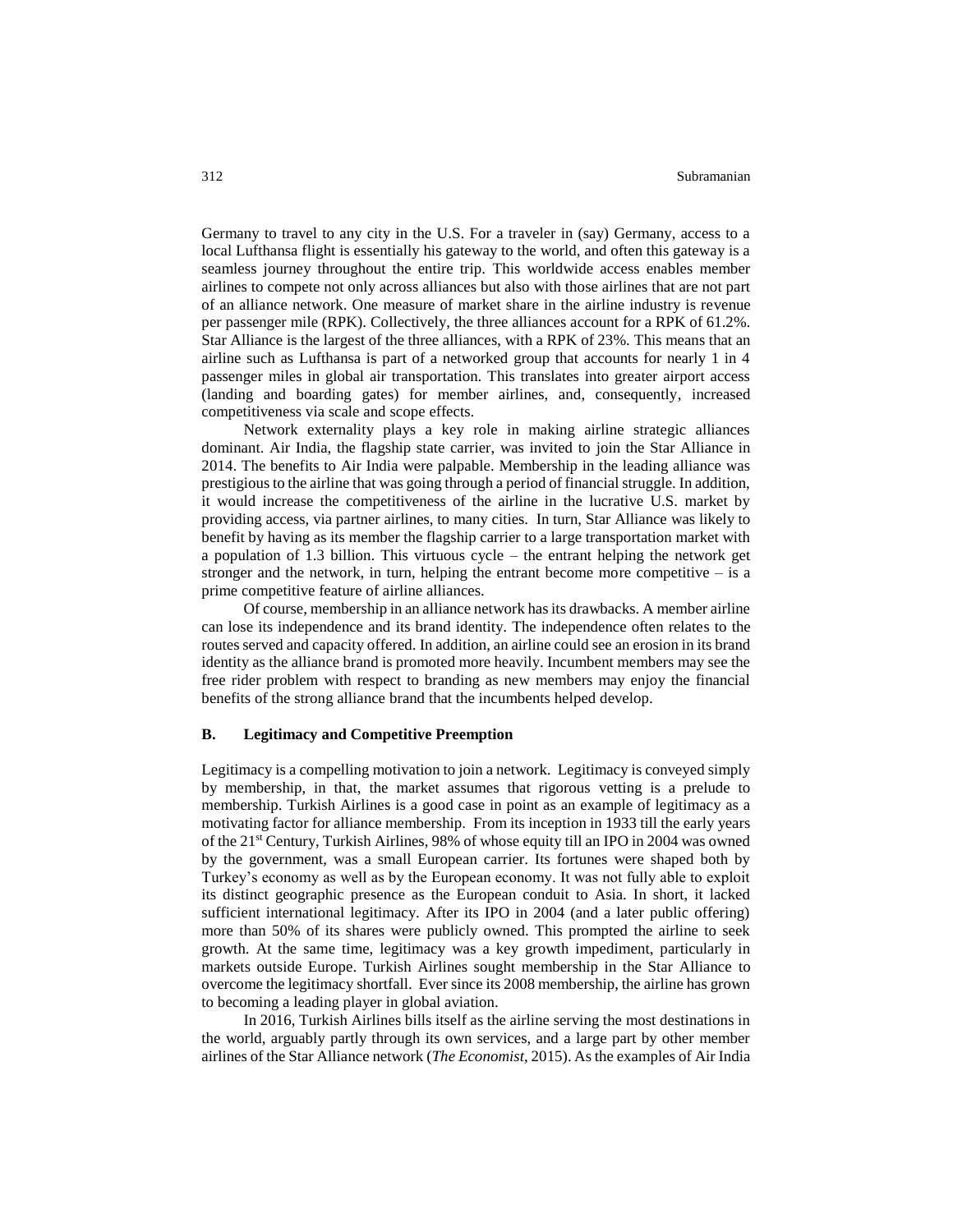and Turkish Airlines point out, organizational legitimacy is a key attribute that underpins the success of airline alliance networks.

India was Lufthansa's second largest foreign market after the United States. India's diaspora of 30 million coupled with a burgeoning domestic economy made it an attractive airline destination both to fly into and out of its different cities. More than 40 million passengers flow in and out of India in 2011. In 2011, Lufthansa offered 52 weekly flights into seven destinations in the subcontinent. However, it is India market was under attack from Emirates. In 2011, Emirates, the Dubai-based carrier, offered 185 weekly flights to 10 Indian destinations. It held 35% of the India-U.K. market, 40% of the India-France market, 20% of the India-Germany market, and 31% of the India-New York market. It generated \$1.7 billion in revenues from this market (Anonymous, 2014).

At first, Lufthansa attempted various tactical moves to hold on to its market share. It localized the cabin crew, began offering Indian food on flights, and Bollywood movies as part of the in-flight entertainment. None of these moves stemmed the tide of market erosion against the Emirates juggernaut. As a key node in the Star Alliance, Lufthansa hit upon the idea of inviting India's flagship carrier, Air India to join the alliance. The motivation for Lufthansa was to collaborate with an airline that had a comprehensive network in India (as well as significant government travel business, given that it was state owned) to offer seamless travel for many cities in India to various European and North American destinations. In other words, in combination, Lufthansa would be able to approach Emirates' 185 weekly flights in and out of India. The problem was that, in 2011, Air India was a financially troubled airline.

India had two state carriers – Air India for international flights and Indian Airlines for domestic destinations. Indian Airlines merged with Air India in 2011. At the time of Emirates cementing its dominance in the Indian market, Air India was attempting to overcome its own financial weakness as well as managing the merger with its domestic partner. Much to Lufthansa's chagrin, Air India did not meet the financial standards required to become a member of the Star Alliance network. Given the prospect of losing a sizeable part of its lucrative India business, Lufthansa used its centrality in the Star Alliance to lobby for relaxing the standards to enable Air India to become a member.

It succeeded in its efforts, albeit after a 3-year hiatus. In 2014, Air India joined the Star Alliance and helped Lufthansa retain its market share even as Emirates began taking market share away from other airlines operating out of India (Anonymous, 2014). Competitive preemption (in the form of precluding Emirates from increasing its pan-India presence) was facilitated via the alliance network. What Lufthansa could not do on its own (find a willing partner to combat Emirates), it could do via its centrality in the Star Alliance network. Incidentally, British Airways, a member of the OneWorld Alliance finds itself vulnerable in the Indian market, bereft of a local partner to shore up its defenses.

As the examples of Turkish Airlines and Lufthansa indicate, motivation for alliance membership may stem from both offensive and defensive reasons. Offensively, a tangible outcome could be market expansion because of legitimacy. For example, in a crowded Latin American aviation market, an airline such as Avianca could grow simply by joining an alliance. Growth could be via an increased market share in its region and by an increase in annual RPK. Defensively, membership in an alliance network could pose an entry barrier for new entrants, thus protecting an airline's market share in a key market.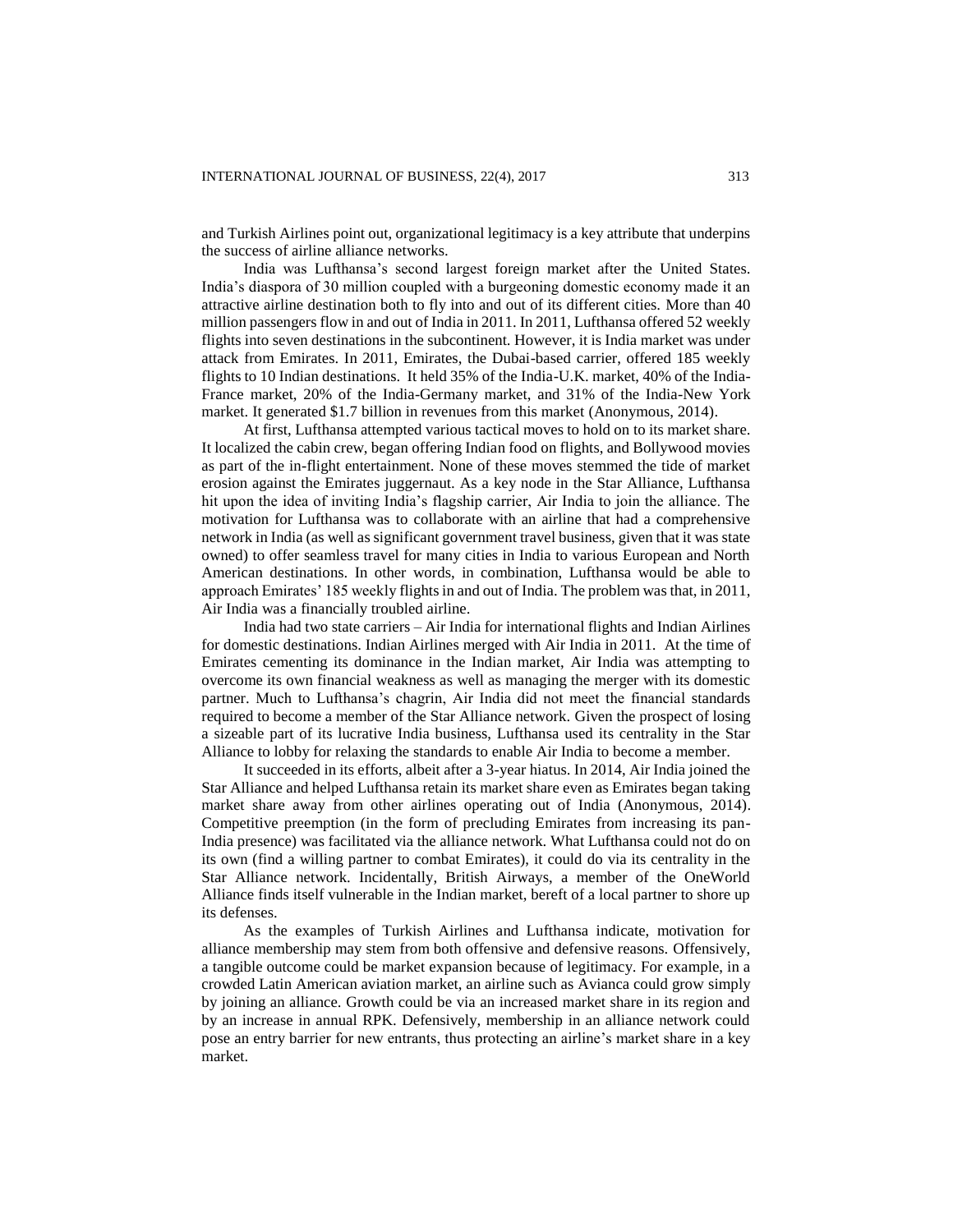# **C. The Advantages of Strong Ties**

The strategic alliance literature has examined the nature of ties in networks (Granovetter, 1984). Clearly, not all ties need to be, or are, of the same strength within a network. In fact, in a large network, all three types – low, medium, and high level of network ties can be usually observed. The strength of a tie is determined by the level of interaction, the reciprocity of interaction, as well as by the various devices used to cement the relationship.

The goal of the founding members of each of the three major airline alliance networks is to deepen the level of cooperation between member airlines. In fact, their hope is to "become effectively indifferent to which plane or 'metal' carries a passenger, i.e., to seek 'metal neutrality' in the cooperation" (Report, 2010, p. 7). Over time, though, in their bid to increase the size of the network (as to preempt competition, as the Lufthansa example above points out), all three alliances have moved away from insisting on strong ties among its members. Thus, the Star Alliance has high network ties among its three founding airlines – Air Canada, Lufthansa, and United, medium ties among 9 member airlines, and low with the remaining members. This pattern is echoed with the other two airline networks.

In the Star Alliance network, the three founding members – Air Canada, Lufthansa, and United – ensure that have centrality in the alliance. They do this by having strong ties with each other, and having ties (either medium or weak) with all other alliance members. They play a key role in the governance of the alliance, in forming rules for entry and exit, and in seeking potential new members to strengthen the network. It is unlikely that an airline with a medium or a weak tie to other airlines in the network could have influenced the entry of Air India the way Lufthansa did, starting in 2011.

# **D. Weak Spots in Dynamic Markets**

Given that markets are highly dynamic, particularly in a globalized industry such as airlines, alliance networks may not always be bulwarks against competitive encroachment. A key role that members with high network centrality play in governing a network is in plugging "white spots" in the network. In aviation parlance, a "white spot" is an emerging market that is outside the current ambit of the network. A network with multiple white spots is vulnerable to competitive shifts.

The ebb and flow of membership in global alliance networks must factor in both white and black (declining market that warrants exit) spots. There is an inherent tradeoff in managing this mix. On the one hand, covering white spots increases the market coverage and competitiveness of the network. Obviously, an alliance with ample coverage of key white spots would be better able to compete as compared to one without such coverage. The flip side of this is the burden of governing an alliance with many members. Arguably, it is far more challenging to govern Star Alliance with its 28 members than OneWorld with its 14 members. The more the members, the greater is the potential for divergence in interests. This means, managing memberships involve addressing the trade-off that comes from increasing network size and diversity.

Starting in 2010, a joint team of the European Commission and the United States Department of Transportation (Report, 2010) identified three white spots in the global airline market. Russia and the newly independent states of the former Soviet Union was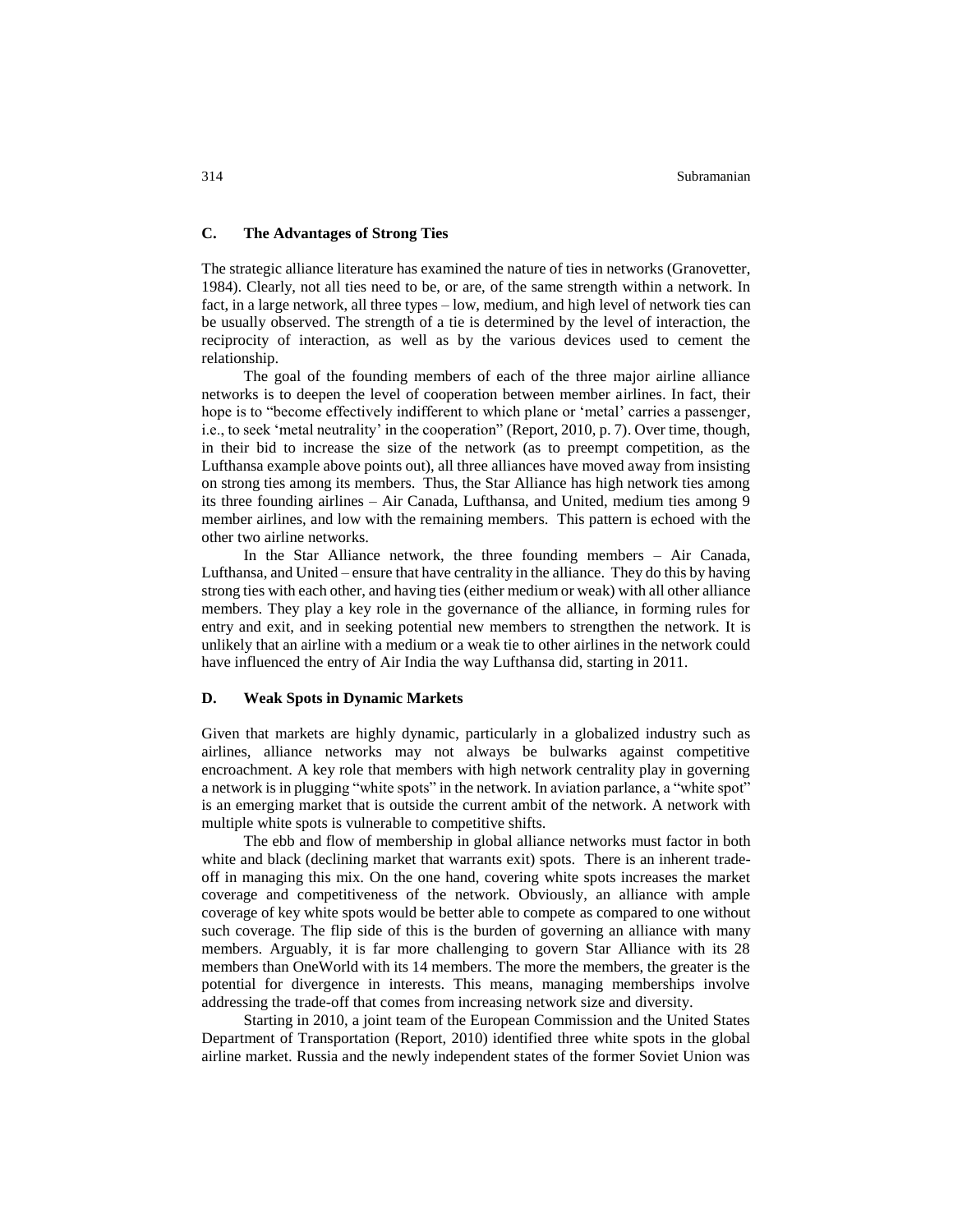one as well as two key members of the 'BRIC' (an acronym for Brazil, Russia, India, and China) economy – Brazil and India. Russia was attractive because of its large size and the underserved nature of the market, India because of its large size and increase in international travel brought about in the post-1991 economic liberalization period, and Brazil, both as a large market and as a gateway to the South American market. The report also indicated that each of the three networks had a significant white spot. For Star, it was Russia<sup>1</sup>, while for SkyTeam it was India, and Brazil for both OneWorld and SkyTeam.

Surprisingly, none of the networks has successfully addressed this white spot lacuna in the ensuing years. This was primarily due to two main actions. One was the proclivity of alliance networks to aggressively offer memberships to airlines to prevent another network to fill its white spot. Thus, Star Alliance was aware that Brazil was a white spot for both OneWorld and SkyTeam and that Avianca Brazil would be a soughtafter member. Star offered Avianca Brazil membership in 2014 to close that door for its rival networks. The second was to address the rapid emergence of China as a white spot. China was not identified as a white spot in the 2010 report by the European Commission and the United States Department of Transportation. However, China quickly emerged as a major travel market and the three networks turned their attention to cover it.

One of the success stories of the deregulation of the United States airline industry was the emergence and sustained success of low cost carriers (LCCs) such as Southwest Airlines and Jet Blue. Eschewing the hub-and-spoke business model, LCCs succeeded in using a point-to-point approach and stripping the flight of many of the services that passengers inadvertently paid for in flying conventional carriers. The challenge for airline networks, perhaps their last remaining frontier, is to successfully integrate LCCs into their networks. The incompatibility of the business models has so far resulted in LCCs being left out of networks. Interestingly, Southwest's 2011 acquisition of AirTran expanded its route structure. More importantly, it forced Southwest to operate long-haul flights, a departure for its dominance of short-haul (average of 300 miles) flights for much of its existence. As LCCs (like Southwest) move away from their core business model, alliance networks must examine the possibility of expanding their membership to include them.

# **V. CONCLUSION**

Alliance networks provide an important lens to view competition when it is conducted not on a bilateral, firm-to-firm basis, but as a cohesive nexus of multiple firms operating as a discrete unit and competing with other such firm bundles. Alliance networks can be seen as a special form of the traditional dyadic partnerships between firms. In looking at alliance network activity in the global airline market, one can see how competition is both shaped and conducted in dynamic markets.

Industry deregulation in the two major airline markets of U.S.A. and Europe arguably changed extant perceptions of competition. In a regulated market, efficiency was the key to profitability. Thus, for example, in the regulated U.S. market, an airline such as Delta could have a singular focus on operational efficiency to maintain its profits. It could do this knowing that it had a protected market and that the threat of new entrants was non-existent.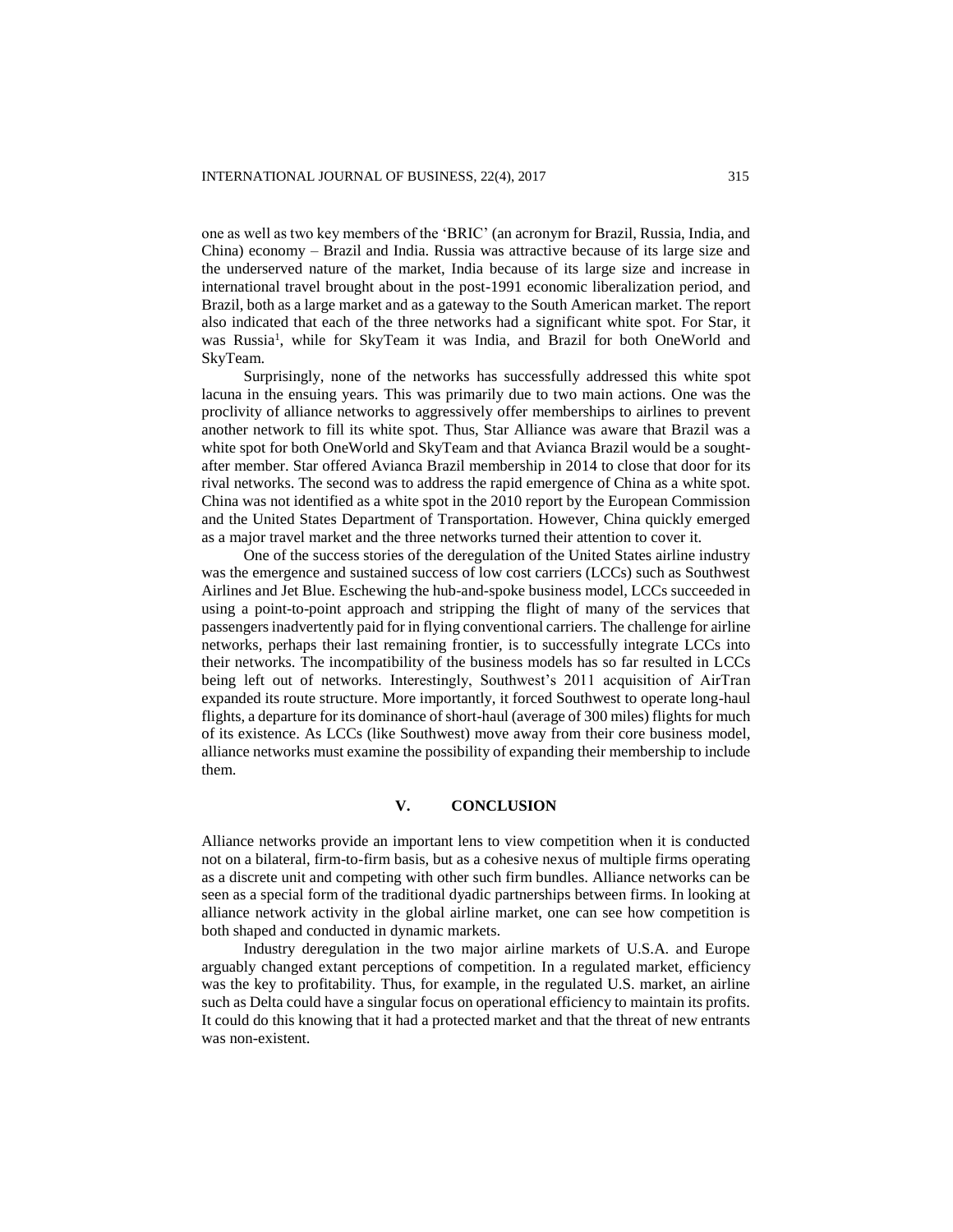#### 316 Subramanian

Deregulation removed the entry barriers and the industry become more globalized when Europe deregulated the industry, nearly twenty years after the U.S. did. In a postderegulated world, Delta, for example, had to have a simultaneous dual focus – one on efficiency and the other on competing in a highly-crowded market. Alliance networks enabled, at first the dominant airlines, and later, the other airlines, to compete as a larger discrete entity to gain market presence and economies of scale.

One key managerial lesson that can be drawn from the study of the Star Alliance is that alliance networks can be used to play offense as well as defense. Turkish Airlines approached alliance network entry from an offensive – market expansion and organizational legitimacy – perspective. It parlayed its membership in the Star Alliance to succeed as an independent publicly owned company, after it untethered itself government ownership. In contrast, Lufthansa used the Star Alliance to play defense. To protect its lucrative India market from the entry of Emirates Airlines, it championed the entry of Air India.

A second managerial lesson has to do with global white spots. Burgeoning travel markets offer tremendous revenue enhancement opportunities. To exploit such opportunities, though, resources are required and very often these opportunities come with substantial risks. Alliance networks alleviate both resource requirements as well as risks. Having said that, the jury is still out on how well airline alliance networks have managed global white spots. Preemption (such as Star Alliance enticing Avianca Brazil to join its network to prevent its networks competitors from filling this white spot) appears to have played a dominant role in largely removing this option. However, given that entry and exit into network alliances are dynamic, networks may still play a role in addressing white spots.

Clearly, the use of a single alliance network in a single industry is a limitation of the study. Generalizability is an issue as practices in the airline industry may not be similar to those in other industries. However, by examining one global alliance network – the Star Alliance – in fine-grained detail, using extant theory as the lens, the current paper adds to the literature on this topic. As indicated above, the study identifies singular managerial lessons as well. In a dynamic business environment, a relational approach to competition may yield benefits and insights that a dyadic approach alone may not.

# **ENDNOTE**

1. While Air India was not a member of the Star Alliance in 2010 (and therefore, India would have been a white spot for Star), the joint report by the European Commission and the United States Department of Transportation took note of the ongoing conversation between Star Alliance and Air India to factor in the possibility of Star Alliance finding an alliance member to address the Indian market. The report felt that SkyTeam had an unaddressed white spot in India because it was an important market for British Airways and it was not in conversation with an Indian airline.

#### **REFERENCES**

Anonymous, 2014, "Air India to Finally Enter the Star Alliance, Lufthansa Now Looks to Escalate Gulf Carrier Rhetoric, *CAPA Centre for Aviation Report*, 5<sup>th</sup> May. Anonymous, 2015, "Super-connecting the World", *The Economist*, April 25.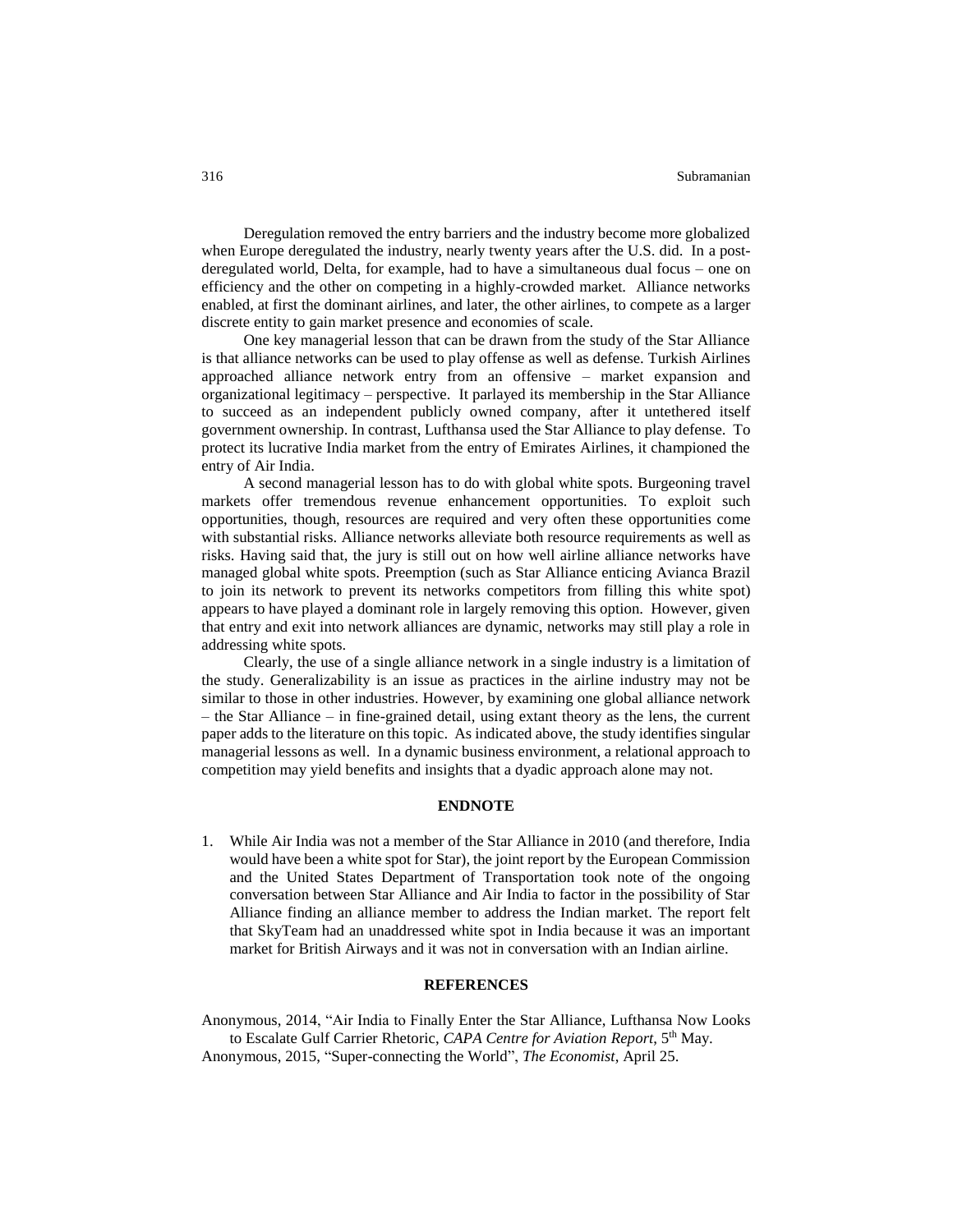- Bae, J., and M. Gargiulo, 2004, "Partner Substitutability, Alliance Network Structure, and Firm Profitability in the Telecommunications Industry," *Academy of Management Journal*, 47(6): 843-859.
- Beamish, P.W., and N.C. Lupton, 2009, "Managing Joint Ventures," *Academy of Management Perspectives*, 23(2): 75-94.
- Bell, G.G., and A. Zaheer, 2007, "Geography, Networks, and Knowledge Flow,". *Organization Science*, 18(6): 955-972.
- Buckley, P.J., and S. Prashantham, 2016, "Global Interfirm Networks: The Division of Entrepreneurial Labor between MNEs and SMEs," *Academy of Management Perspectives*, 30(1): 40-58.
- Buckley, P.J., and R. Strange, 2015, "The Governance of the Global Factory: Location and Control of World Economic Activity," *Academy of Management Perspectives*, 29: 237-249.
- Gawer, A., and M.A. Cusumano, 2014, "Industry Platforms and Ecosystem Innovation," *Journal of Product Innovation Management*, 31(3): 417-433.
- Granovetter, M., 1984, "Small is Bountiful: Labor Markets and Establishment Size," *American Sociological Review*, 49(3): 323-334.
- Gulati, R., 1999, "Network Location and Learning: The Influence of Network Resources and Firm Capabilities on Alliance Formation," *Strategic Management Journal*, 20(5): 397-420.
- Gulati, R., and M. Gargiulo, 1999, "Where do Interorganizational Networks Come From?" *American Journal of Sociology*, 104(5): 1439-1453.
- Gulati, R., N. Nohria, and A. Zaheer, 2000, "Strategic Networks," *Strategic Management Journal*, Special Issue, 21(3): 203-215.
- Lazzarini, S.G., 2007, "The Impact of Membership in Competing Alliance Constellations: Evidence on the Operational Performance of Global Airlines," *Strategic Management Journal*, 28: 345-367.
- Podolny, J.M., 2005, *Status Signals: A Sociological Study of Market Competition*. Princeton, NJ: Princeton University Press.
- Report by the European Commission and the United States Department of Transportation, 2010, *Transatlantic Airline Alliances: Competitive Issues and Regulatory Approaches*.
- Saxenian, A., 1994, *Regional Advantage: Culture and Competition in Silicon Valley and Route 128*. Cambridge, MA: Harvard University Press.
- Schilling, M.A., 2009, "The Global Technology Collaboration Network: Structure, Trends, and Implications," Working Paper, New York University.
- Watts, D.J., 2003, *Six Degrees: The Science of Connected Age*, New York: W.W. Norton & Company.
- Watts, D.J., 1999, *Smalls Worlds: The Dynamics of Networks between Order and Randomness*. Princeton, NJ: Princeton University Press.
- Yoo, J., and W. Kim, 2013, "The Effect of Structural Holes on the Corporate Performance and Strategic Alliances Network in Pharmaceutical Industry," *International Proceedings of Economics Development and Research*, 67(20-24).
- Zaheer, A., and G.G. Bell, 2005, "Benefitting From Network Position: Firm Capabilities, Structural Holes and Performance," *Strategic Management Journal*, 26: 809-825.